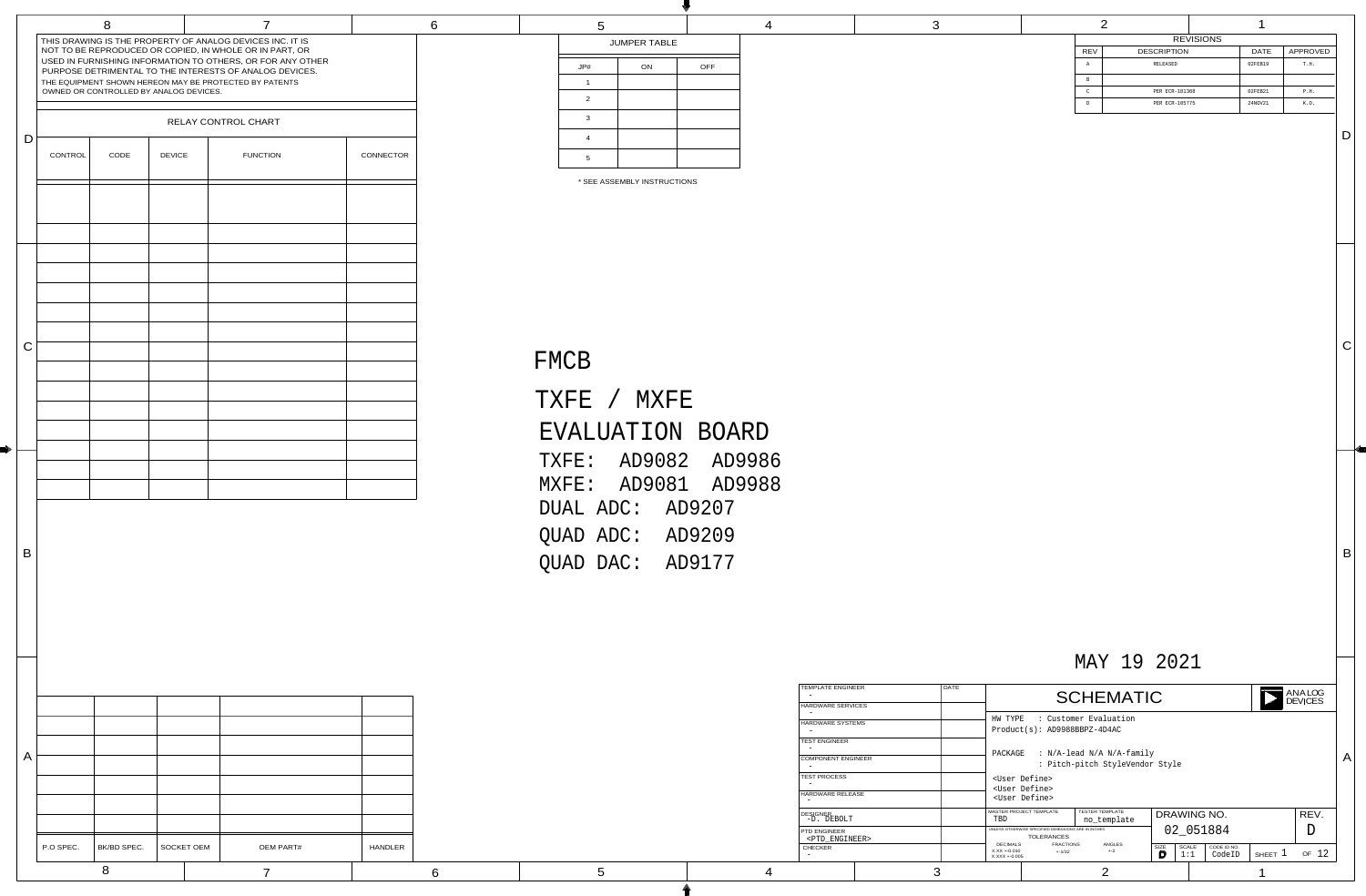|            | R <sub>13</sub>                                                                                                                                                                                                                                                                                                                                                                                                                                              |
|------------|--------------------------------------------------------------------------------------------------------------------------------------------------------------------------------------------------------------------------------------------------------------------------------------------------------------------------------------------------------------------------------------------------------------------------------------------------------------|
|            | P <sub>13</sub>                                                                                                                                                                                                                                                                                                                                                                                                                                              |
|            | D <sub>13</sub>                                                                                                                                                                                                                                                                                                                                                                                                                                              |
|            | E <sub>13</sub>                                                                                                                                                                                                                                                                                                                                                                                                                                              |
|            | A15                                                                                                                                                                                                                                                                                                                                                                                                                                                          |
| SERDOUT0+  | C <sub>15</sub>                                                                                                                                                                                                                                                                                                                                                                                                                                              |
| SERDOUT1+  | E <sub>15</sub>                                                                                                                                                                                                                                                                                                                                                                                                                                              |
|            | G15                                                                                                                                                                                                                                                                                                                                                                                                                                                          |
|            | H <sub>18</sub>                                                                                                                                                                                                                                                                                                                                                                                                                                              |
|            | F <sub>18</sub>                                                                                                                                                                                                                                                                                                                                                                                                                                              |
|            | D <sub>18</sub>                                                                                                                                                                                                                                                                                                                                                                                                                                              |
|            | <b>B18</b>                                                                                                                                                                                                                                                                                                                                                                                                                                                   |
|            | A14                                                                                                                                                                                                                                                                                                                                                                                                                                                          |
|            | C <sub>14</sub>                                                                                                                                                                                                                                                                                                                                                                                                                                              |
|            | E14                                                                                                                                                                                                                                                                                                                                                                                                                                                          |
|            | G14                                                                                                                                                                                                                                                                                                                                                                                                                                                          |
|            | H17                                                                                                                                                                                                                                                                                                                                                                                                                                                          |
|            | F <sub>17</sub>                                                                                                                                                                                                                                                                                                                                                                                                                                              |
|            | D <sub>17</sub>                                                                                                                                                                                                                                                                                                                                                                                                                                              |
|            | <b>B17</b>                                                                                                                                                                                                                                                                                                                                                                                                                                                   |
| SYNCOINB-  | L18                                                                                                                                                                                                                                                                                                                                                                                                                                                          |
|            | N <sub>18</sub>                                                                                                                                                                                                                                                                                                                                                                                                                                              |
| SYNC1INB+  | R <sub>18</sub>                                                                                                                                                                                                                                                                                                                                                                                                                                              |
| SYNC1INB-  | U18                                                                                                                                                                                                                                                                                                                                                                                                                                                          |
|            | M15                                                                                                                                                                                                                                                                                                                                                                                                                                                          |
|            | V <sub>15</sub>                                                                                                                                                                                                                                                                                                                                                                                                                                              |
|            | T <sub>15</sub>                                                                                                                                                                                                                                                                                                                                                                                                                                              |
| SERDIN7+   | P <sub>15</sub>                                                                                                                                                                                                                                                                                                                                                                                                                                              |
|            | L17                                                                                                                                                                                                                                                                                                                                                                                                                                                          |
|            | N <sub>17</sub>                                                                                                                                                                                                                                                                                                                                                                                                                                              |
|            | R <sub>17</sub>                                                                                                                                                                                                                                                                                                                                                                                                                                              |
|            | U17                                                                                                                                                                                                                                                                                                                                                                                                                                                          |
|            | M14                                                                                                                                                                                                                                                                                                                                                                                                                                                          |
|            | V14                                                                                                                                                                                                                                                                                                                                                                                                                                                          |
| SERDIN6-   | T14                                                                                                                                                                                                                                                                                                                                                                                                                                                          |
| SERDIN7-   | P14                                                                                                                                                                                                                                                                                                                                                                                                                                                          |
|            | L16                                                                                                                                                                                                                                                                                                                                                                                                                                                          |
|            | L15                                                                                                                                                                                                                                                                                                                                                                                                                                                          |
|            | U13                                                                                                                                                                                                                                                                                                                                                                                                                                                          |
| SYNC0OUTB+ | V13                                                                                                                                                                                                                                                                                                                                                                                                                                                          |
|            | TXEN <sub>1</sub><br><b>TXEN0</b><br>RXEN1<br>RXEN <sub>0</sub><br>SERDOUT2+<br>SERDOUT3+<br>SERDOUT4+<br>SERDOUT5+<br>SERDOUT6+<br>SERDOUT7+<br>SERDOUT0-<br>SERDOUT1-<br>SERDOUT2-<br>SERDOUT3-<br>SERDOUT4-<br>SERDOUT5-<br>SERDOUT6-<br>SERDOUT7-<br>SYNC0INB+<br>SERDIN0+<br>SERDIN1+<br>SERDIN2+<br>SERDIN <sub>3+</sub><br>SERDIN4+<br>SERDIN5+<br>SERDIN6+<br>SERDINO-<br>SERDIN1-<br>SERDIN2-<br>SERDIN3-<br>SERDIN4-<br>SERDIN5-<br>DNC_5<br>DNC_4 |

 $\overline{V12}$  $|U12|$ 

THIS DRAWING IS THE PROPERTY OF ANALOG DEVICES INC. IN PART, OR USED IN FURNISHING INFORMATION TO OTHERS OR FOR ANY OTHER PURPOSE DETRIMENTAL TO THE INTERESTS THE EQUIPMENT SHOWN HEREON MAY BE PROTECTED BY PATENT IT IS NOT TO BE REPRODUCED OR COPIED, IN WHOLE OR OWNED OR CONTROLLED BY OWNED ANALOG DEVICES. OF ANALOG DEVICES.



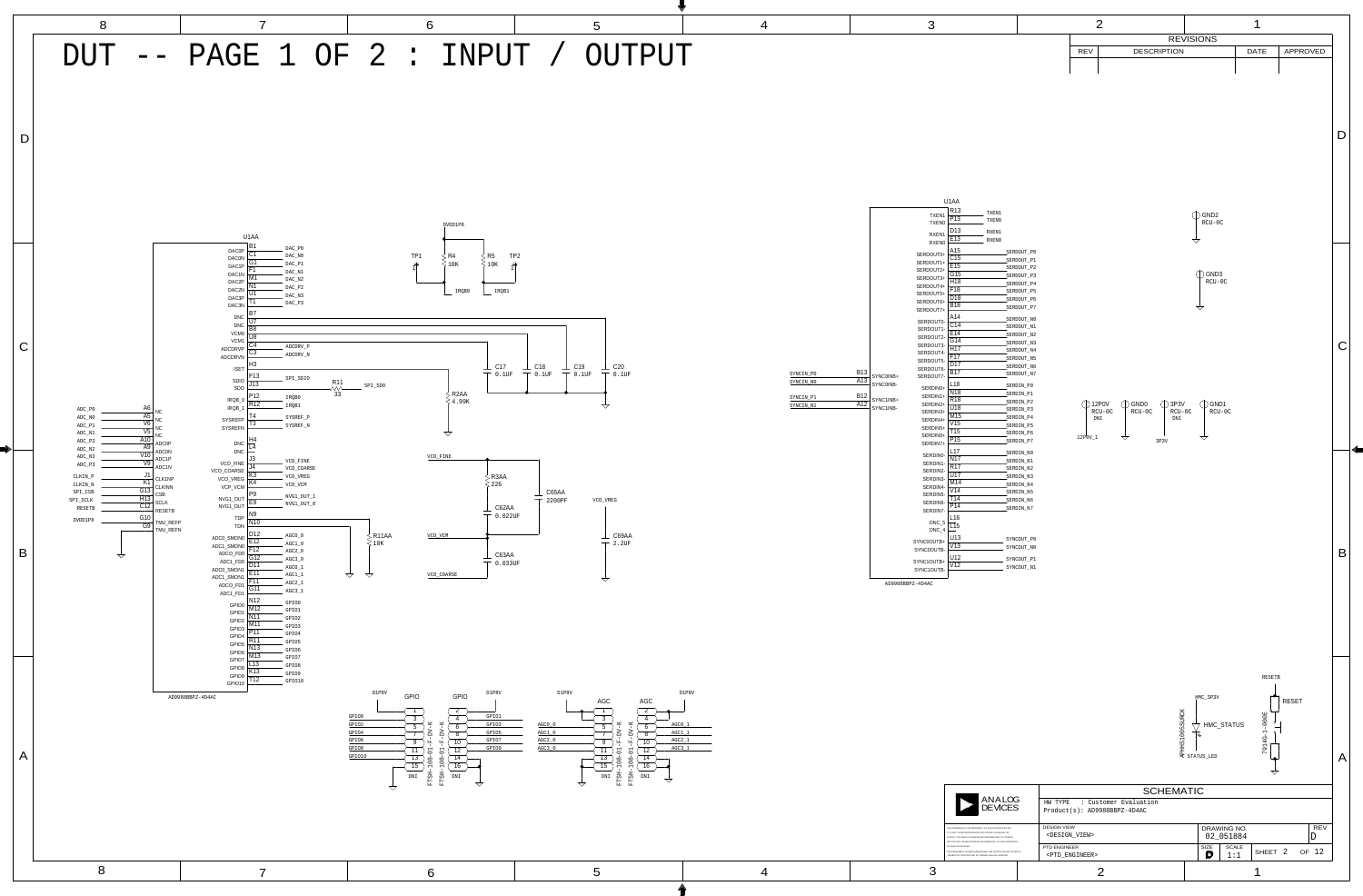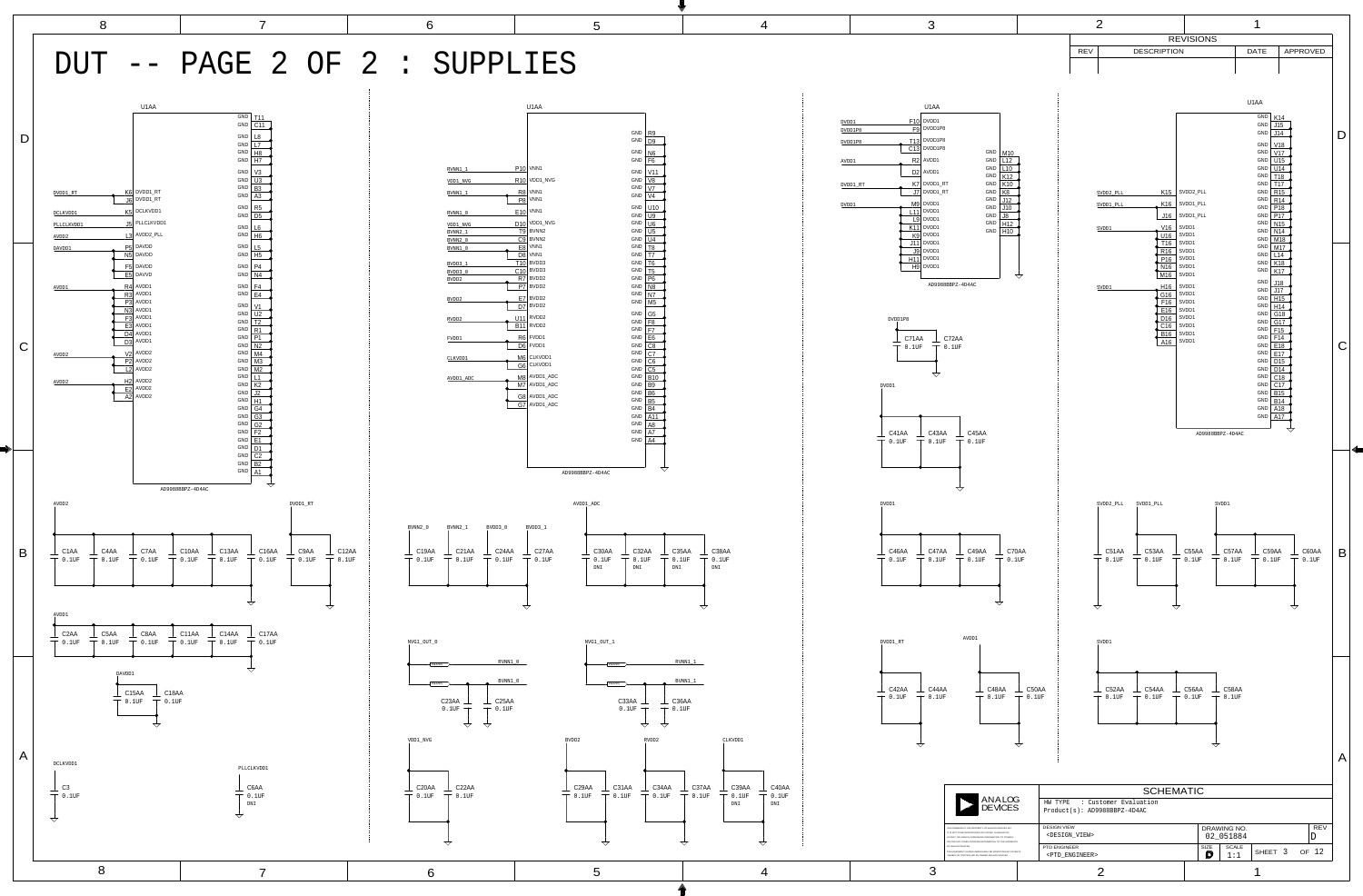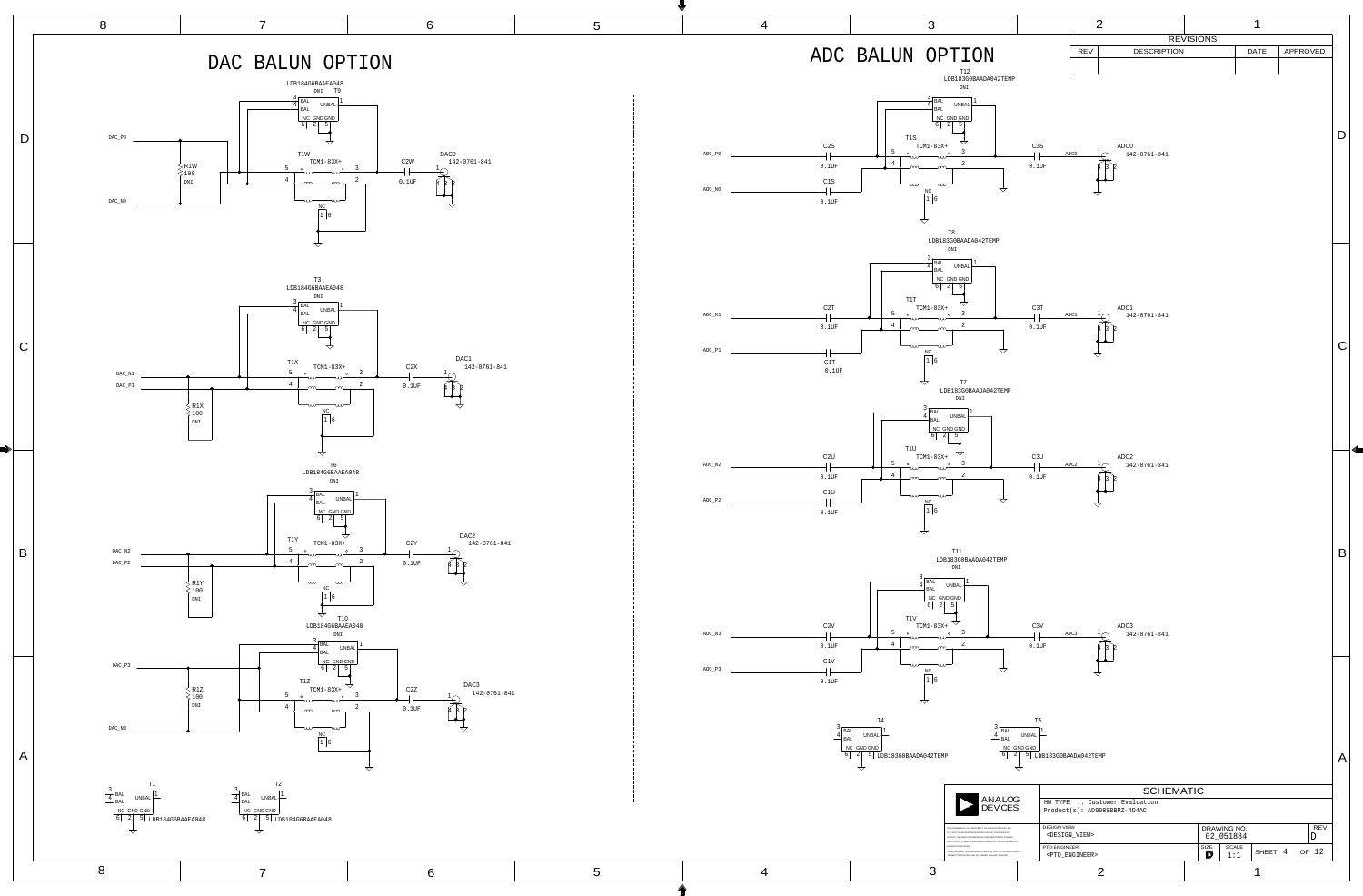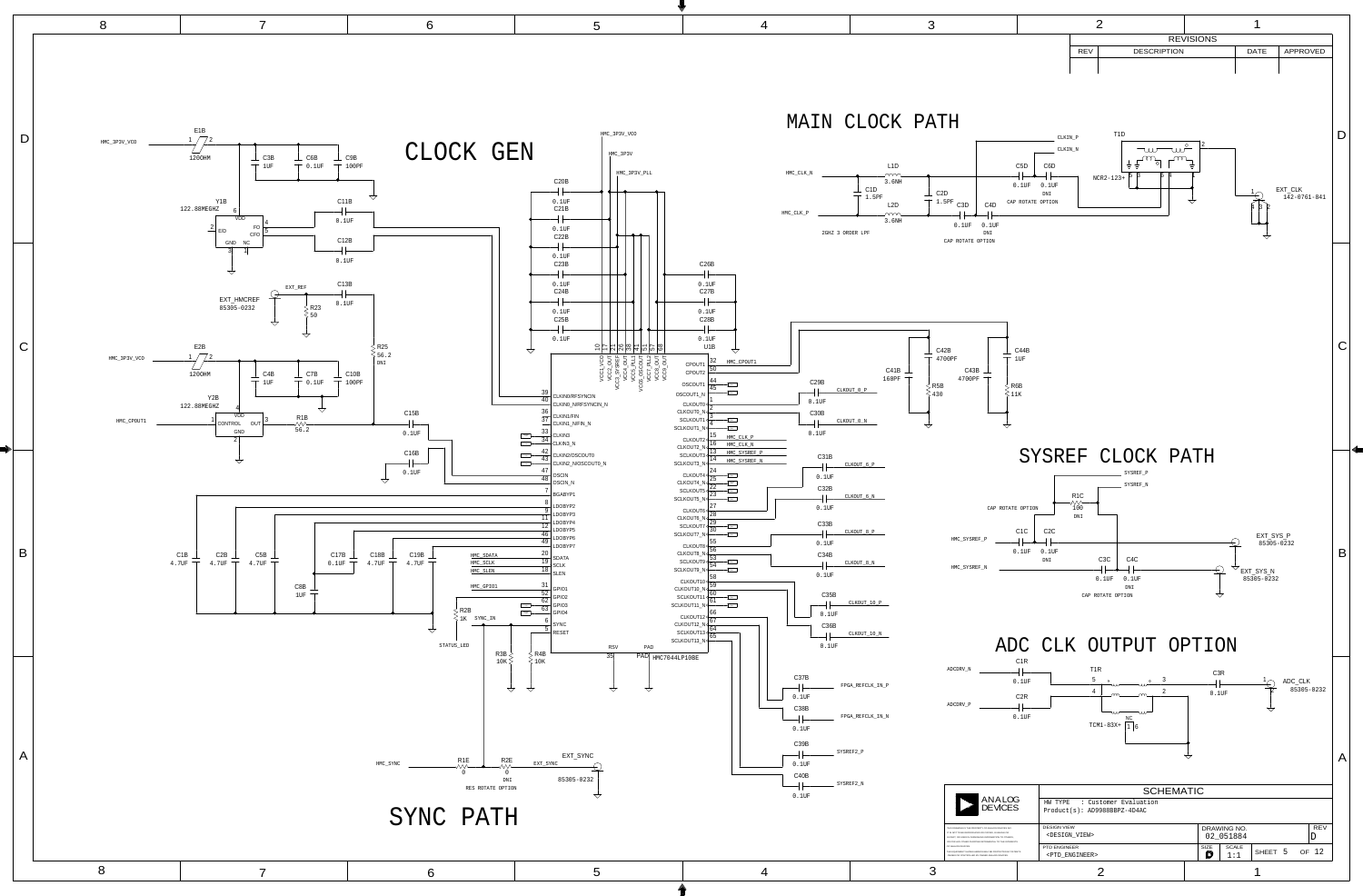| FPGA_SERDOUT_P0 | C1G<br>$1_1 2$<br>0.1UF                        | SERDIN_P0 | FPGA_SERDIN_P0 | C11<br>$\sqrt{2}$<br>1 <sub>1</sub><br>$0.1$ UF                        |
|-----------------|------------------------------------------------|-----------|----------------|------------------------------------------------------------------------|
| FPGA_SERDOUT_P1 | C <sub>2</sub> G<br>1/2<br>0.1UF               | SERDIN_P1 | FPGA_SERDIN_P1 | C2I<br>$\vert$ <sup>2</sup><br>1 <sub>1</sub><br>$0.1$ UF              |
| FPGA_SERDOUT_P2 | C <sub>3</sub> G<br>$1_1$   2<br>0.1UF         | SERDIN_P2 | FPGA_SERDIN_P2 | C3I<br>$\sqrt{2}$<br>1 <sub>1</sub><br>$0.1$ UF                        |
| FPGA_SERDOUT_P3 | C <sub>4</sub> G<br>$1_1$   2<br>0.1UF         | SERDIN_P3 | FPGA_SERDIN_P3 | C4I<br> 2<br>1 <sub>1</sub><br>$0.1$ UF                                |
| FPGA_SERDOUT_P4 | C <sub>5</sub> G<br>$1_1$   2<br>0.1UF         | SERDIN_P4 | FPGA_SERDIN_P4 | C <sub>5</sub> I<br>$\vert$ <sup>2</sup><br>1 <sub>1</sub><br>$0.1$ UF |
| FPGA_SERDOUT_P5 | C6G<br>$1 \,   2$<br>0.1UF                     | SERDIN_P5 | FPGA_SERDIN_P5 | C6I<br> 2<br>1 <sub>1</sub><br>0.1UF                                   |
| FPGA_SERDOUT_P6 | C7G<br>$1 \,   2$<br>$0.1$ UF                  | SERDIN_P6 | FPGA_SERDIN_P6 | C7I<br>1 <sub>1</sub><br>$\vert$ <sup>2</sup><br>0.1UF                 |
| FPGA_SERDOUT_P7 | C8G<br>$1 \,   2$<br>$0.1$ UF                  | SERDIN_P7 | FPGA_SERDIN_P7 | C8I<br>1/2<br>$0.1$ UF                                                 |
| FPGA_SERDOUT_N0 | C1H<br>1/2<br>$0.1$ UF                         | SERDIN_NO | FPGA_SERDIN_N0 | C1J<br>$\sqrt{2}$<br>0.1UF                                             |
| FPGA_SERDOUT_N1 | C <sub>2</sub> H<br>$1\vert 2$<br>$0.1$ UF     | SERDIN_N1 | FPGA_SERDIN_N1 | C <sub>2</sub> J<br>$1_{\vert\;\;\vert}2$<br>0.1UF                     |
| FPGA_SERDOUT_N2 | C3H<br>$1\vert 2$<br>$0.1$ UF                  | SERDIN_N2 | FPGA_SERDIN_N2 | C <sub>3</sub> J<br>$1_{\vert\,\,\vert}2$<br>0.1UF                     |
| FPGA_SERDOUT_N3 | C4H<br>$\sqrt{2}$<br>$0.1$ UF                  | SERDIN_N3 | FPGA_SERDIN_N3 | C <sub>4</sub> J<br>$\sqrt{2}$<br>$0.1$ UF                             |
| FPGA_SERDOUT_N4 | C5H<br>$\frac{1}{2}$ $\frac{2}{2}$<br>$0.1$ UF | SERDIN_N4 | FPGA_SERDIN_N4 | C <sub>5</sub> J<br>$1_{1}$   2<br>0.1UF                               |
| FPGA_SERDOUT_N5 | C6H<br>$\frac{1}{2}$ $\frac{2}{2}$<br>$0.1$ UF | SERDIN_N5 | FPGA_SERDIN_N5 | C6J<br>$1_{1}$   2<br>$0.1$ UF                                         |
| FPGA_SERDOUT_N6 | $C7H$<br>$\frac{1}{2}$<br>0.1UF                | SERDIN_N6 | FPGA_SERDIN_N6 | $C7J$<br>$1/2$<br>$0.1$ UF                                             |
| FPGA_SERDOUT_N7 | C8H                                            |           |                | C8J                                                                    |

D



8 7 6

A

B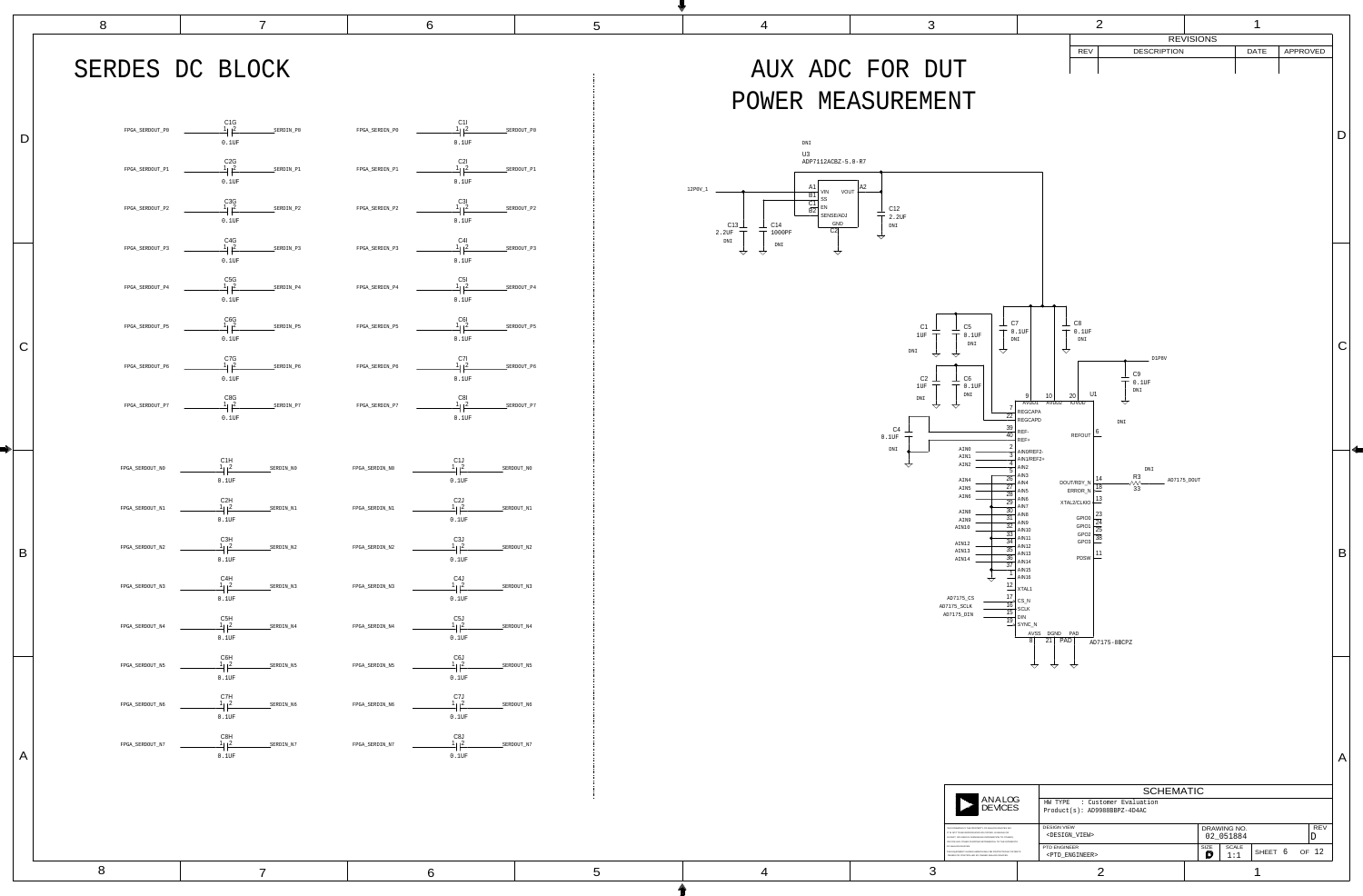





THIS DRAWING IS THE PROPERTY IN PART, OR USED IN FURNISHING OR FOR ANY OTHER PURPOSE DE THE EQUIPMENT SHOWN HEREO IT IS NOT TO BE REPRODUCED OR OWNED OR CONTROLLED BY OW OF ANALOG DEVICES.

|                                                                                                                         |                                                   | <b>SCHEMATIC</b>                                                   |                          |                  |                     |            |       |
|-------------------------------------------------------------------------------------------------------------------------|---------------------------------------------------|--------------------------------------------------------------------|--------------------------|------------------|---------------------|------------|-------|
| <b>ANALOG</b><br><b>DEVICES</b>                                                                                         |                                                   | : Customer Evaluation<br>HW TYPE<br>$Product(s): AD9988BBPZ-4D4AC$ |                          |                  |                     |            |       |
| IY OF ANALOG DEVICES INC.<br>OR COPIED, IN WHOLE OR<br><b>NG INFORMATION TO OTHERS.</b><br>DETRIMENTAL TO THE INTERESTS | <b>DESIGN VIEW</b><br><design_view></design_view> |                                                                    | DRAWING NO.<br>02 051884 |                  |                     | <b>REV</b> |       |
| IN MAY BE PROTECTED BY PATENTS<br>WNED ANALOG DEVICES.                                                                  |                                                   | <b>PTD ENGINEER</b><br><ptd engineer=""></ptd>                     |                          | <b>SIZE</b><br>D | <b>SCALE</b><br>1:1 | SHEET 7    | OF 12 |
|                                                                                                                         |                                                   |                                                                    |                          |                  |                     |            |       |

![](_page_6_Figure_2.jpeg)

A

 $\vert$  B

![](_page_6_Figure_0.jpeg)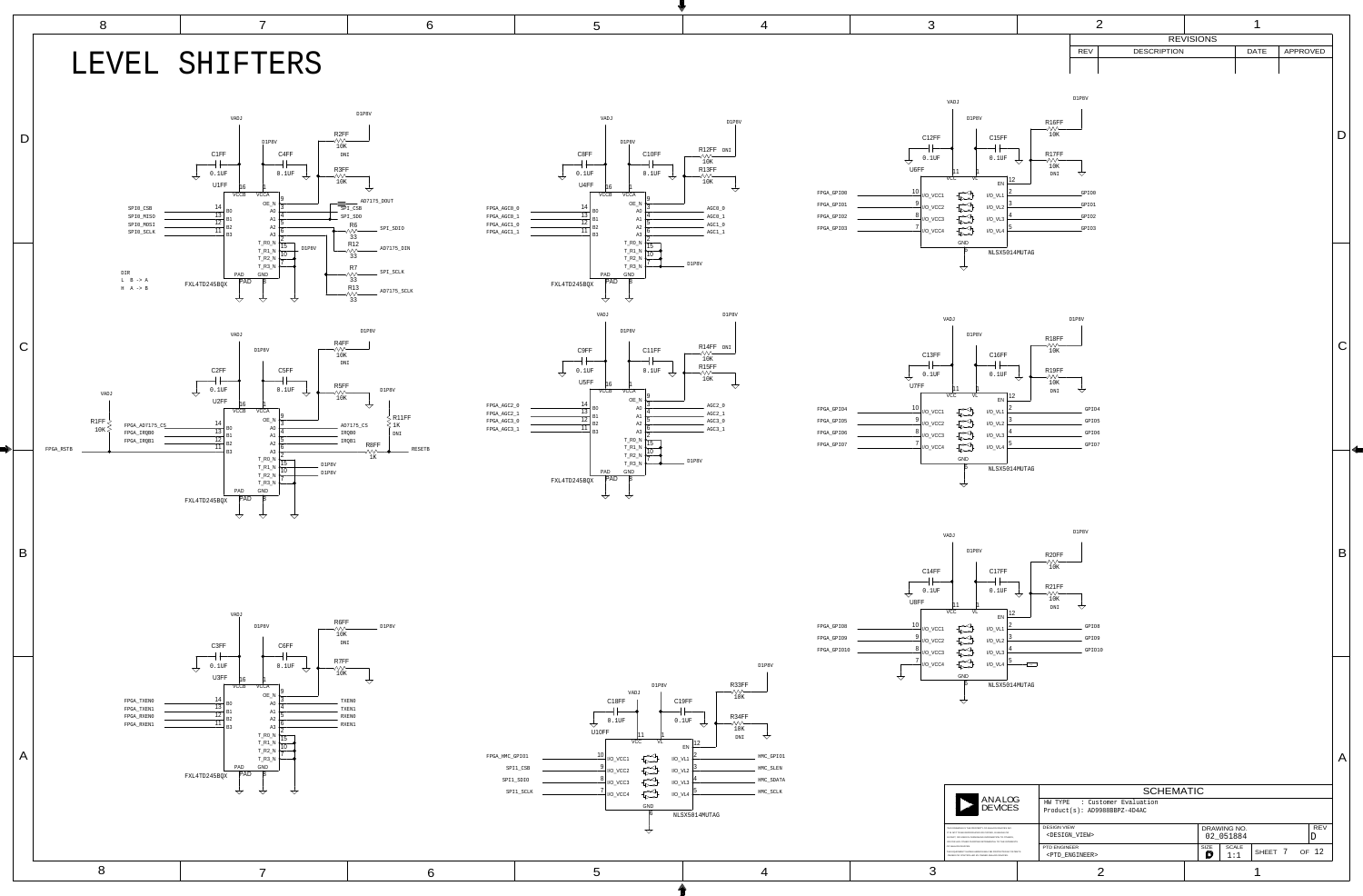![](_page_7_Figure_0.jpeg)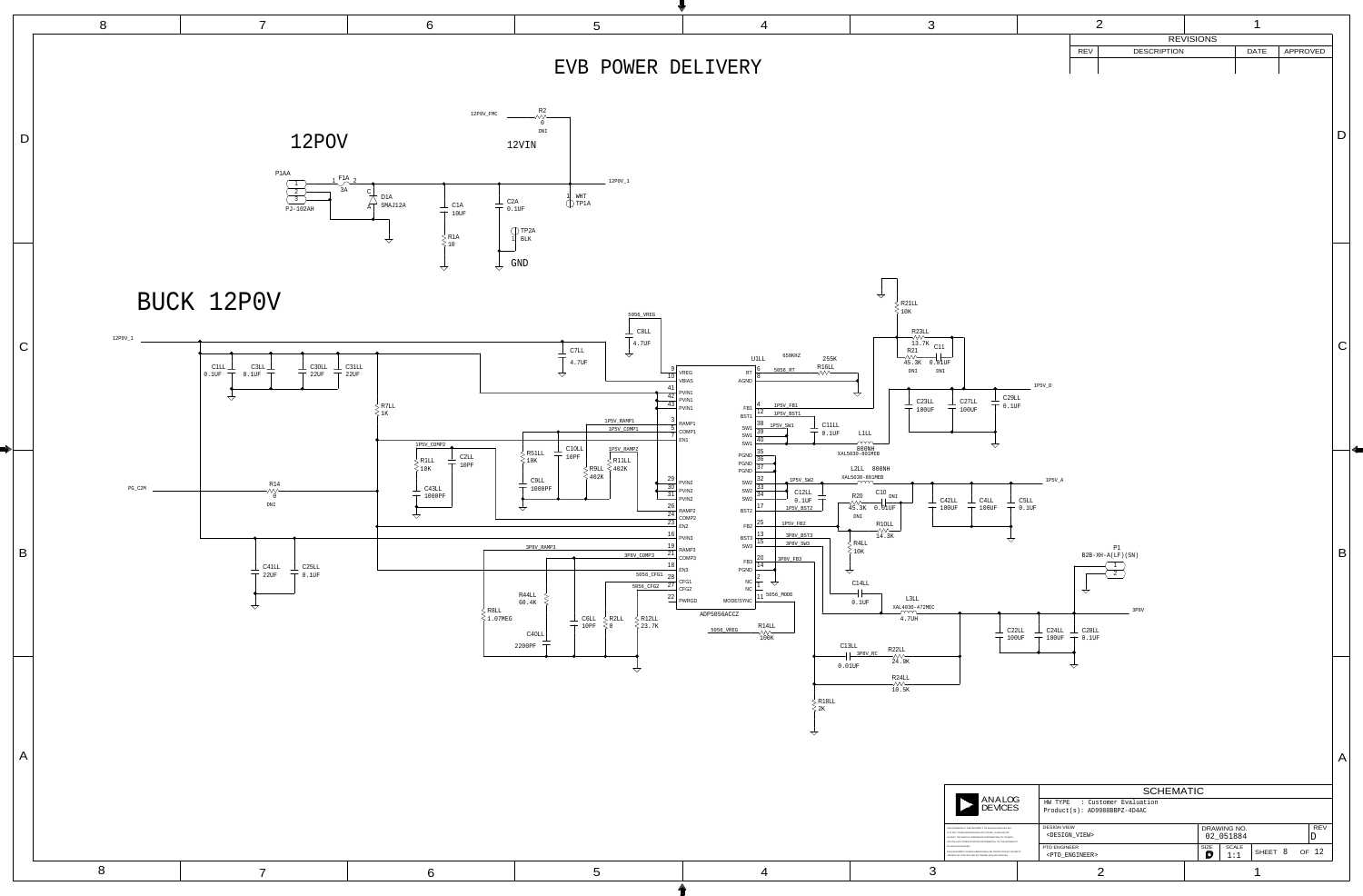![](_page_8_Figure_3.jpeg)

4

|                      | 8 |                                                                                                                                                          | 6                                                                                                                                                                                                                                                                                        | $\mathbf{C}$                                                                                                                                                                                                                                                                                                                                                                                            |                                                                                                                                                                                                        | 3                                                                                                                                                                                                                                                                                                                                                                                                                                                                                           |                                                                                                                                                                       |                                                                            |                         |
|----------------------|---|----------------------------------------------------------------------------------------------------------------------------------------------------------|------------------------------------------------------------------------------------------------------------------------------------------------------------------------------------------------------------------------------------------------------------------------------------------|---------------------------------------------------------------------------------------------------------------------------------------------------------------------------------------------------------------------------------------------------------------------------------------------------------------------------------------------------------------------------------------------------------|--------------------------------------------------------------------------------------------------------------------------------------------------------------------------------------------------------|---------------------------------------------------------------------------------------------------------------------------------------------------------------------------------------------------------------------------------------------------------------------------------------------------------------------------------------------------------------------------------------------------------------------------------------------------------------------------------------------|-----------------------------------------------------------------------------------------------------------------------------------------------------------------------|----------------------------------------------------------------------------|-------------------------|
|                      |   |                                                                                                                                                          |                                                                                                                                                                                                                                                                                          | MISC LDO                                                                                                                                                                                                                                                                                                                                                                                                |                                                                                                                                                                                                        |                                                                                                                                                                                                                                                                                                                                                                                                                                                                                             | REV<br><b>DESCRIPTION</b>                                                                                                                                             | REVISIONS<br>APPROVED<br><b>DATE</b>                                       |                         |
| D                    |   | HMC7044 LDO                                                                                                                                              |                                                                                                                                                                                                                                                                                          |                                                                                                                                                                                                                                                                                                                                                                                                         | NOTE: SILKSCREEN 3P3V                                                                                                                                                                                  |                                                                                                                                                                                                                                                                                                                                                                                                                                                                                             |                                                                                                                                                                       |                                                                            |                         |
| $\mathsf{C}$         |   | $3P8V$ R28<br>$\perp$ C700<br>R27<br>$\top$ 10UF<br>$\geqslant$ 100K<br>$\overrightarrow{a}$<br>$R26$<br>$\overline{71.5}$ K<br>$\overline{\phantom{m}}$ | U100<br>ADP7158ACPZ-3.3-R7<br>$\frac{1}{40}$ VIN<br>VIN<br>$\parallel$ EN<br>3P3V_BYP<br>3P3V_REG<br>VREG<br>REF<br>$\overline{\phantom{a}}$ REF_SENSE<br>PAD<br>$\perp$ C900<br>$\perp$ C14OO<br>$\perp$ C5OO<br>$\overline{\phantom{0}}$<br>10F<br>1UF<br>$1$ UF<br>$\bigtriangledown$ | 3P3V_HMC<br>VOUT<br>VOUT<br>VOUT_SENSE<br>R700<br>$\frac{2}{2}$ 1.5K<br>$\overline{\phantom{0}}$<br><b>DS100</b><br>APHHS1005LSYCK/J3-PF<br>∕ ⊘<br>ED<br>$\overline{\phantom{a}}$<br>$\overline{\phantom{m}}$                                                                                                                                                                                           | E100<br>$\Box$<br>220HM AT 100 MEGHZ<br>$\perp$ C100<br>$\top$ 10UF<br>$\top$ 10UF<br>E2OO<br>220HM AT 100 MEGHZ<br>$\top$ 10UF<br>E3OO<br>220HM AT 100 MEGHZ<br>$\top$ 10UF<br>$\overline{\diagdown}$ | $HMC_3P3V$<br>$\perp$ C6OO<br>_ HMC_3P3V_PLL<br>$\perp$ C17OO<br>_ HMC_3P3V_VCO<br>$\perp$ C8OO                                                                                                                                                                                                                                                                                                                                                                                             |                                                                                                                                                                       |                                                                            | $\overline{\mathbf{C}}$ |
| $\mathsf B$          |   | LDO DIGITAL 1P8V<br>SILKSCREEN D2POV<br>3P8V<br>DS1Q<br>$R1Q\n\sim\n\sim\n\sim\n2K$<br>3P8V<br>$\overline{\phantom{a}}$<br>APHHS1005LSYCK/J3-PF<br>Q1Q   | $\perp$ C4Q<br>$\perp$ C <sub>2</sub> Q<br>$T$ 1UF<br>$\top$ 10UF<br>OUT D1P8V PG                                                                                                                                                                                                        | $\begin{array}{c}\n\searrow$ R6Q<br>$\leq 100K\n\end{array}$<br>ADP7102ACPZ<br>  VIN<br>VOUT<br>$\frac{1}{2}$ SENSE_ADJ<br>D1P8V_EN<br>$\overline{\phantom{a}}$ EN_UVLO<br>P <sub>G</sub><br>$\begin{array}{ c c c c c }\n\hline\n\text{NC} & \text{GND} & \text{PAD} \\ \hline\n\text{L} & \text{R} & \text{R} & \text{R} \\ \hline\n\text{L} & \text{R} & \text{R} & \text{R} \\ \hline\n\end{array}$ | $\begin{tabular}{c} \quad \quad \textbf{ovDD1P8} \\ \hline \end{tabular}$<br>D1P8V<br>$\perp$ C6Q<br>$\perp$ C5Q<br>$\, \rule{0.1cm}{0.1cm}\,$ R9Q<br>$\top$ 10UF<br>$\top$ 1UF<br>$\leq 13.0K$        |                                                                                                                                                                                                                                                                                                                                                                                                                                                                                             |                                                                                                                                                                       |                                                                            |                         |
| ———<br>$\mid A \mid$ |   | NDS331N<br>$\overline{\phantom{a}}$                                                                                                                      | 3P8V<br>$>$ R4Q<br>$\gtrless$ 100K                                                                                                                                                                                                                                                       | $>$ R7Q<br>$\bullet\bullet-$<br>$\leqslant$ 68.1K<br>$D1P8V_FB$                                                                                                                                                                                                                                                                                                                                         | $\overline{\phantom{m}}$<br>LDO VOUT SET TP 2 V TO ACCOMMODATE MIN SUPPLY REQUIREMENT OF AD7175 (USED FOR MEASUREMENT).<br>$\frac{1}{2}$ R10Q<br>$\gt$ 20K                                             | NOTE THAT IT CAN BE SET TO 1.8 V BY SETTING R9Q TO 9.53K IF AUTOMATED POWER MEASUREMENT IS NOT REQUIRED.<br>ANALOG<br>DEVICES<br>THIS DRAWING IS THE PROPERTY OF ANALOG DEVICES INC.<br>IT IS NOT TO BE REPRODUCED OR COPIED, IN WHOLE OR<br>IN PART, OR USED IN FURNISHING INFORMATION TO OTHERS,<br>OR FOR ANY OTHER PURPOSE DETRIMENTAL TO THE INTERESTS<br>OF ANALOG DEVICES.<br>THE EQUIPMENT SHOWN HEREON MAY BE PROTECTED BY PATENTS<br>OWNED OR CONTROLLED BY OWNED ANALOG DEVICES. | HW TYPE : Customer Evaluation<br>Product(s): AD9988BBPZ-4D4AC<br><b>DESIGN VIEW</b><br><design_view><br/>PTD ENGINEER<br/><ptd_engineer></ptd_engineer></design_view> | <b>SCHEMATIC</b><br>DRAWING NO.<br>02_051884<br>$SIZE$ SCALE SHEET 9 OF 12 | REV                     |
|                      |   |                                                                                                                                                          | 6                                                                                                                                                                                                                                                                                        | $\mathbf C$                                                                                                                                                                                                                                                                                                                                                                                             |                                                                                                                                                                                                        |                                                                                                                                                                                                                                                                                                                                                                                                                                                                                             |                                                                                                                                                                       |                                                                            |                         |

![](_page_8_Figure_2.jpeg)

|                                                                                                                                                                                                                            | <b>SCHEMATIC</b>                                                   |                  |                          |                    |            |
|----------------------------------------------------------------------------------------------------------------------------------------------------------------------------------------------------------------------------|--------------------------------------------------------------------|------------------|--------------------------|--------------------|------------|
| <b>ANALOG</b><br><b>DEVICES</b>                                                                                                                                                                                            | : Customer Evaluation<br>HW TYPE<br>$Product(s): AD9988BBPZ-4D4AC$ |                  |                          |                    |            |
| THIS DRAWING IS THE PROPERTY OF ANALOG DEVICES INC.<br>IT IS NOT TO BE REPRODUCED OR COPIED. IN WHOLE OR<br>IN PART, OR USED IN FURNISHING INFORMATION TO OTHERS.<br>OR FOR ANY OTHER PURPOSE DETRIMENTAL TO THE INTERESTS | <b>DESIGN VIEW</b><br><design_view></design_view>                  |                  | DRAWING NO.<br>02 051884 |                    | <b>REV</b> |
| OF ANALOG DEVICES.<br>THE EQUIPMENT SHOWN HEREON MAY BE PROTECTED BY PATENTS<br>OWNED OR CONTROLLED BY OWNED ANALOG DEVICES.                                                                                               | <b>PTD ENGINEER</b><br><ptd_engineer></ptd_engineer>               | <b>SIZE</b><br>D | <b>SCALE</b><br>1:1      | SHEET <sub>9</sub> | OF 12      |
|                                                                                                                                                                                                                            |                                                                    |                  |                          |                    |            |

 $\vert A \vert$ 

 $\vert$ 

 $D<sub>1</sub>$ 

|            |                    | <b>REVISIONS</b> |             |          |
|------------|--------------------|------------------|-------------|----------|
| <b>REV</b> | <b>DESCRIPTION</b> |                  | <b>DATE</b> | APPROVED |
|            |                    |                  |             |          |
|            |                    |                  |             |          |
|            |                    |                  |             |          |
|            |                    |                  |             |          |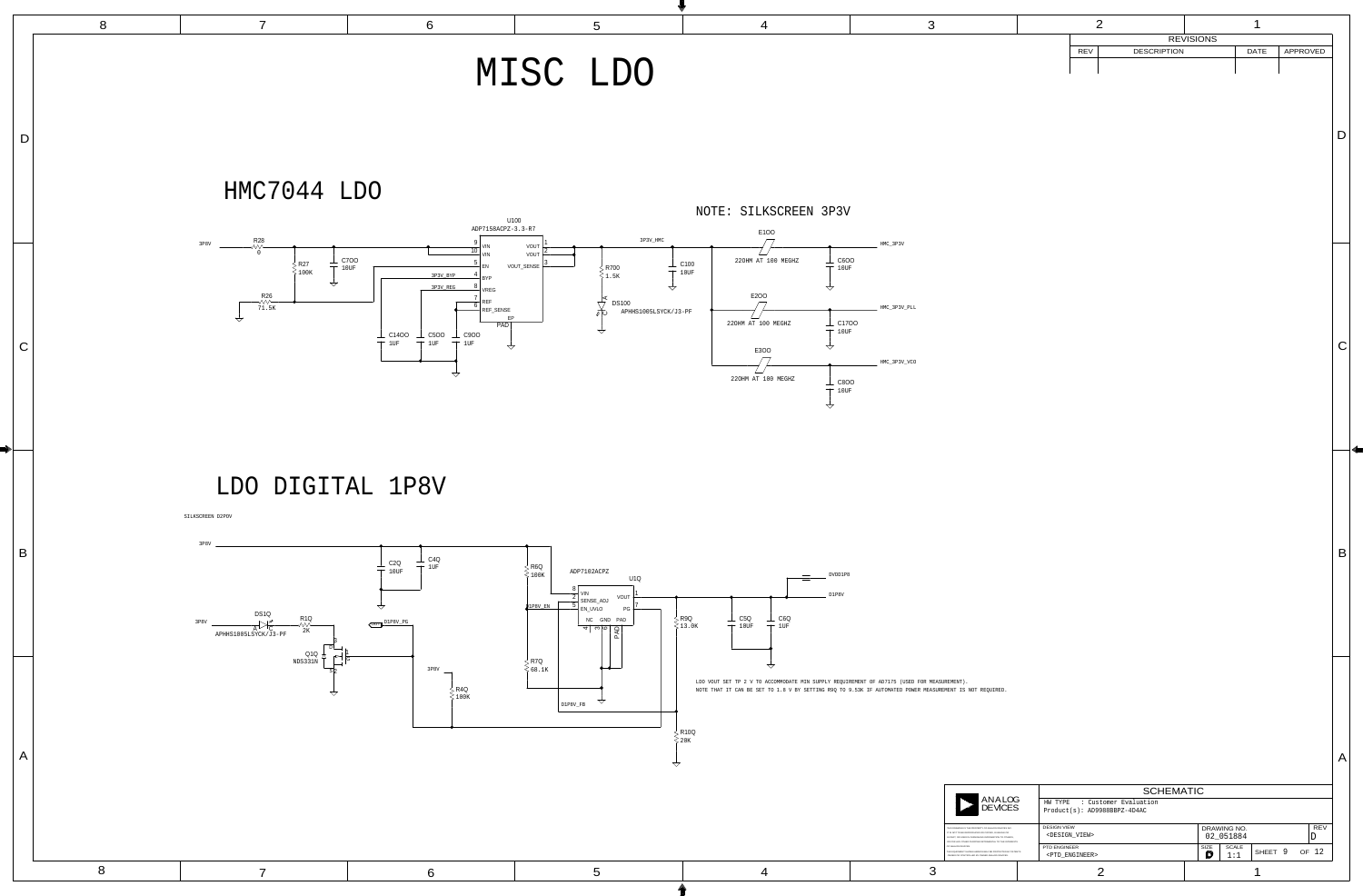| 3                                                                                                                                                                                                                                                                                                                                                                                                                                                                                        |                                              | 2                             |                   | 1           |                               |             |
|------------------------------------------------------------------------------------------------------------------------------------------------------------------------------------------------------------------------------------------------------------------------------------------------------------------------------------------------------------------------------------------------------------------------------------------------------------------------------------------|----------------------------------------------|-------------------------------|-------------------|-------------|-------------------------------|-------------|
|                                                                                                                                                                                                                                                                                                                                                                                                                                                                                          | <b>REV</b>                                   | <b>DESCRIPTION</b>            | <b>REVISIONS</b>  | <b>DATE</b> | APPROVED                      |             |
|                                                                                                                                                                                                                                                                                                                                                                                                                                                                                          |                                              |                               |                   |             |                               |             |
|                                                                                                                                                                                                                                                                                                                                                                                                                                                                                          |                                              |                               |                   |             |                               |             |
|                                                                                                                                                                                                                                                                                                                                                                                                                                                                                          |                                              |                               |                   |             |                               |             |
|                                                                                                                                                                                                                                                                                                                                                                                                                                                                                          |                                              |                               |                   |             |                               |             |
|                                                                                                                                                                                                                                                                                                                                                                                                                                                                                          |                                              |                               |                   |             |                               | D           |
|                                                                                                                                                                                                                                                                                                                                                                                                                                                                                          |                                              |                               |                   |             |                               |             |
| AIN2                                                                                                                                                                                                                                                                                                                                                                                                                                                                                     |                                              |                               |                   |             |                               |             |
|                                                                                                                                                                                                                                                                                                                                                                                                                                                                                          |                                              |                               |                   |             |                               |             |
|                                                                                                                                                                                                                                                                                                                                                                                                                                                                                          |                                              | SILKSCREEN DVDD1POV           |                   |             |                               |             |
|                                                                                                                                                                                                                                                                                                                                                                                                                                                                                          | 220HM AT 100 MEGHZ                           |                               |                   |             |                               |             |
|                                                                                                                                                                                                                                                                                                                                                                                                                                                                                          | E <sub>1</sub> M                             | DVDD1                         |                   |             |                               |             |
| C8M                                                                                                                                                                                                                                                                                                                                                                                                                                                                                      |                                              | C9M                           |                   |             |                               |             |
| DS1M<br>R7M<br>1UF<br>$\mathbb{Z}$<br>$\begin{matrix} 1 & \sqrt{11} \\ \sqrt{11} & \sqrt{11} \\ \sqrt{11} & \sqrt{11} \\ \sqrt{11} & \sqrt{11} \\ \sqrt{11} & \sqrt{11} \\ \sqrt{11} & \sqrt{11} \\ \sqrt{11} & \sqrt{11} \\ \sqrt{11} & \sqrt{11} \\ \sqrt{11} & \sqrt{11} \\ \sqrt{11} & \sqrt{11} \\ \sqrt{11} & \sqrt{11} \\ \sqrt{11} & \sqrt{11} \\ \sqrt{11} & \sqrt{11} \\ \sqrt{11} & \sqrt{11} \\ \sqrt{11} & \sqrt{11} \\ \sqrt{11} & \sqrt$<br>$\overline{C}$ $\overline{A}$ | 3P8V                                         | $10$ UF                       |                   |             |                               |             |
| 3                                                                                                                                                                                                                                                                                                                                                                                                                                                                                        | APHHS1005LSYCK/J3-PF                         | $\overline{\bigtriangledown}$ |                   |             |                               |             |
| D<br>$\frac{1}{G}$<br>↤                                                                                                                                                                                                                                                                                                                                                                                                                                                                  |                                              |                               |                   |             |                               |             |
| Q1M<br>$2\overline{s}$<br>NDS331N                                                                                                                                                                                                                                                                                                                                                                                                                                                        |                                              |                               |                   |             |                               |             |
|                                                                                                                                                                                                                                                                                                                                                                                                                                                                                          |                                              |                               |                   |             |                               | C           |
| $\triangle$                                                                                                                                                                                                                                                                                                                                                                                                                                                                              |                                              |                               |                   |             |                               |             |
| $\texttt{VDD1\_NVG}$                                                                                                                                                                                                                                                                                                                                                                                                                                                                     |                                              |                               |                   |             |                               |             |
| ${\tt FVDD1}$                                                                                                                                                                                                                                                                                                                                                                                                                                                                            |                                              |                               |                   |             |                               |             |
| 1XX                                                                                                                                                                                                                                                                                                                                                                                                                                                                                      |                                              |                               |                   |             |                               |             |
| $\mathtt{DAVDD1}$                                                                                                                                                                                                                                                                                                                                                                                                                                                                        |                                              |                               |                   |             |                               |             |
| $\_$ C9X<br>T 100 MEGHZ<br>$10$ UF                                                                                                                                                                                                                                                                                                                                                                                                                                                       |                                              |                               |                   |             |                               |             |
| $\overline{\mathcal{A}}$                                                                                                                                                                                                                                                                                                                                                                                                                                                                 |                                              |                               |                   |             |                               |             |
| $DCLKVDD1$<br>E4X                                                                                                                                                                                                                                                                                                                                                                                                                                                                        |                                              |                               |                   |             |                               |             |
| $\texttt{DVDD1}\_\texttt{RT}$<br>C23X                                                                                                                                                                                                                                                                                                                                                                                                                                                    |                                              |                               |                   |             |                               |             |
| 100 MEGHZ<br>$10$ UF<br>$\overline{\mathcal{L}}$                                                                                                                                                                                                                                                                                                                                                                                                                                         |                                              |                               |                   |             |                               |             |
|                                                                                                                                                                                                                                                                                                                                                                                                                                                                                          |                                              |                               |                   |             |                               | $\mathsf B$ |
|                                                                                                                                                                                                                                                                                                                                                                                                                                                                                          |                                              |                               |                   |             |                               |             |
| E2XX                                                                                                                                                                                                                                                                                                                                                                                                                                                                                     |                                              |                               |                   |             |                               |             |
| $\texttt{D1POV}$                                                                                                                                                                                                                                                                                                                                                                                                                                                                         | $\texttt{SVDD1\_PLL}$                        |                               |                   |             |                               |             |
| 20HM AT 100 MEGHZ<br>C10X<br>Χ<br>$10$ UF                                                                                                                                                                                                                                                                                                                                                                                                                                                | SVDD1                                        |                               |                   |             |                               |             |
|                                                                                                                                                                                                                                                                                                                                                                                                                                                                                          |                                              |                               |                   |             |                               |             |
|                                                                                                                                                                                                                                                                                                                                                                                                                                                                                          |                                              |                               |                   |             |                               |             |
| DS1X<br>$\begin{array}{c}\n\mathsf{R} \mathsf{Z} \mathsf{X} \\ \mathsf{\sim} \mathsf{\sim} \mathsf{\sim} \\ 2 \mathsf{K}\n\end{array}$<br>$\mathbb{Z}^+$<br>$3P8V$<br>$\overline{C}$ $\overline{A}$                                                                                                                                                                                                                                                                                      |                                              |                               |                   |             |                               |             |
| APHHS1005LSYCK/J3-PF<br>Q1X<br>$\frac{3}{D}$                                                                                                                                                                                                                                                                                                                                                                                                                                             |                                              |                               |                   |             |                               |             |
| ≺切                                                                                                                                                                                                                                                                                                                                                                                                                                                                                       |                                              |                               |                   |             |                               |             |
| $2\overline{S}$<br>NDS331N                                                                                                                                                                                                                                                                                                                                                                                                                                                               |                                              |                               |                   |             |                               | A           |
| $\overrightarrow{a}$                                                                                                                                                                                                                                                                                                                                                                                                                                                                     |                                              |                               |                   |             |                               |             |
|                                                                                                                                                                                                                                                                                                                                                                                                                                                                                          |                                              | <b>SCHEMATIC</b>              |                   |             |                               |             |
| ANALOG<br>DEVICES                                                                                                                                                                                                                                                                                                                                                                                                                                                                        | HW TYPE<br>Product(s): AD9988BBPZ-4D4AC      | : Customer Evaluation         |                   |             |                               |             |
| THIS DRAWING IS THE PROPERTY OF ANALOG DEVICES INC.<br>IT IS NOT TO BE REPRODUCED OR COPIED, IN WHOLE OR                                                                                                                                                                                                                                                                                                                                                                                 | <b>DESIGN VIEW</b>                           |                               | DRAWING NO.       |             | REV                           |             |
| IN PART, OR USED IN FURNISHING INFORMATION TO OTHERS,<br>OR FOR ANY OTHER PURPOSE DETRIMENTAL TO THE INTERESTS<br>OF ANALOG DEVICES.<br>THE EQUIPMENT SHOWN HEREON MAY BE PROTECTED BY PATENTS                                                                                                                                                                                                                                                                                           | <design_view><br/>PTD ENGINEER</design_view> |                               | 02_051884<br>SIZE | SCALE       | $\mathbf D$<br>SHEET 10 OF 12 |             |
| OWNED OR CONTROLLED BY OWNED ANALOG DEVICES.<br>3                                                                                                                                                                                                                                                                                                                                                                                                                                        | <ptd_engineer></ptd_engineer>                | $\overline{2}$                | D                 | 1:1<br>◢    |                               |             |
|                                                                                                                                                                                                                                                                                                                                                                                                                                                                                          |                                              |                               |                   |             |                               |             |

![](_page_9_Figure_0.jpeg)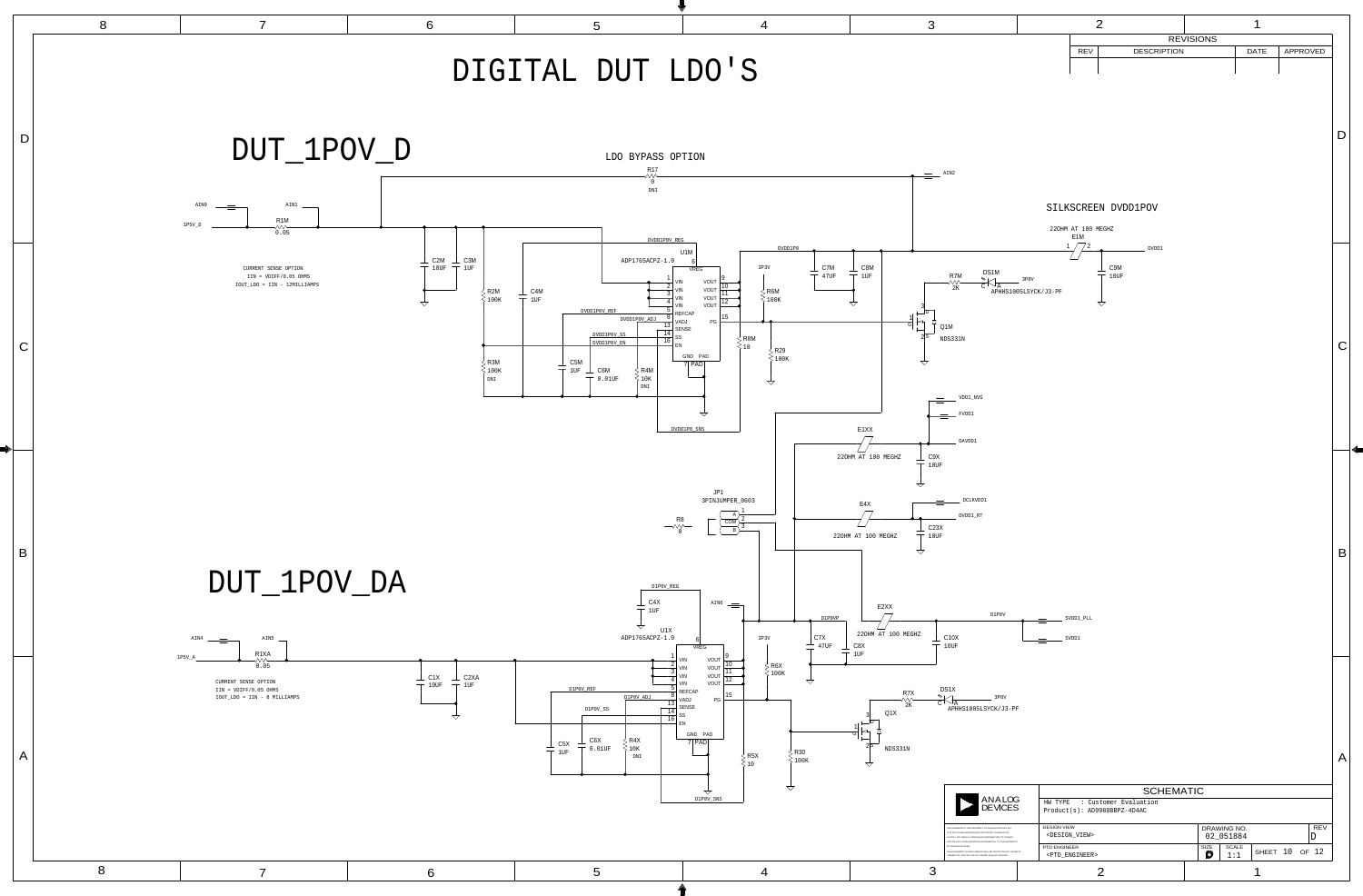![](_page_10_Picture_0.jpeg)